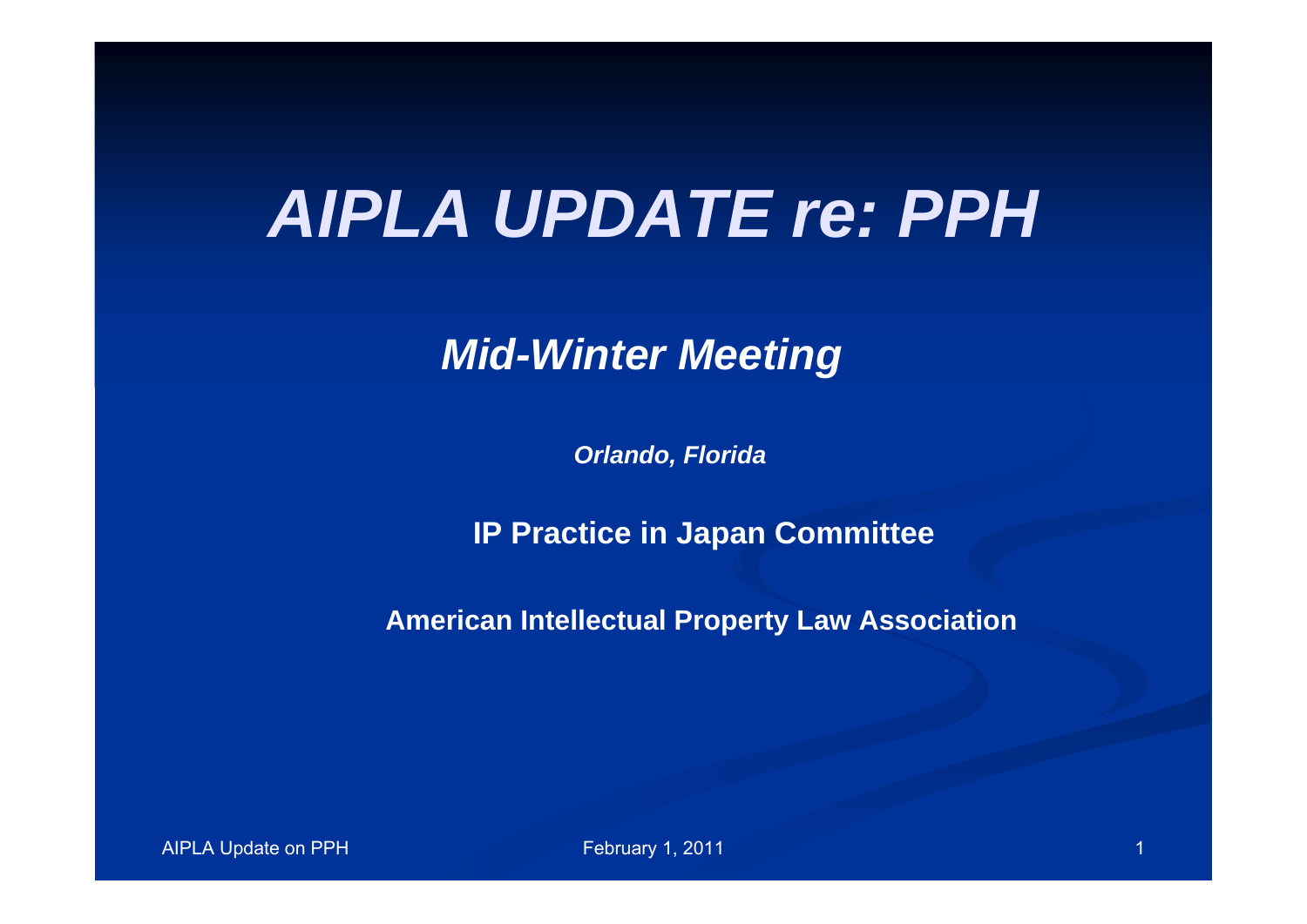## **REASONS FOR PARTICIPATING – Where US is the OSF**

#### **∻ Cost**

- Reduced cost of US prosecution
- Avoid cost of US accelerated exam requirements
- Quality
	- Quality of Examination in US is Based on OFF Quality
	- USPTO adds Quality for unique US Requirements

#### \* Speed

- Consistent with Compact Prosecution
- Consistent with Early Interviews
- Strategy
	- Permits rapid grant of claims allowed in OFF and filing of continuations for broader claims if desired.
	- May Avoid Prosecution Estoppels
	- Consistency in Claims and Prosecution World Wide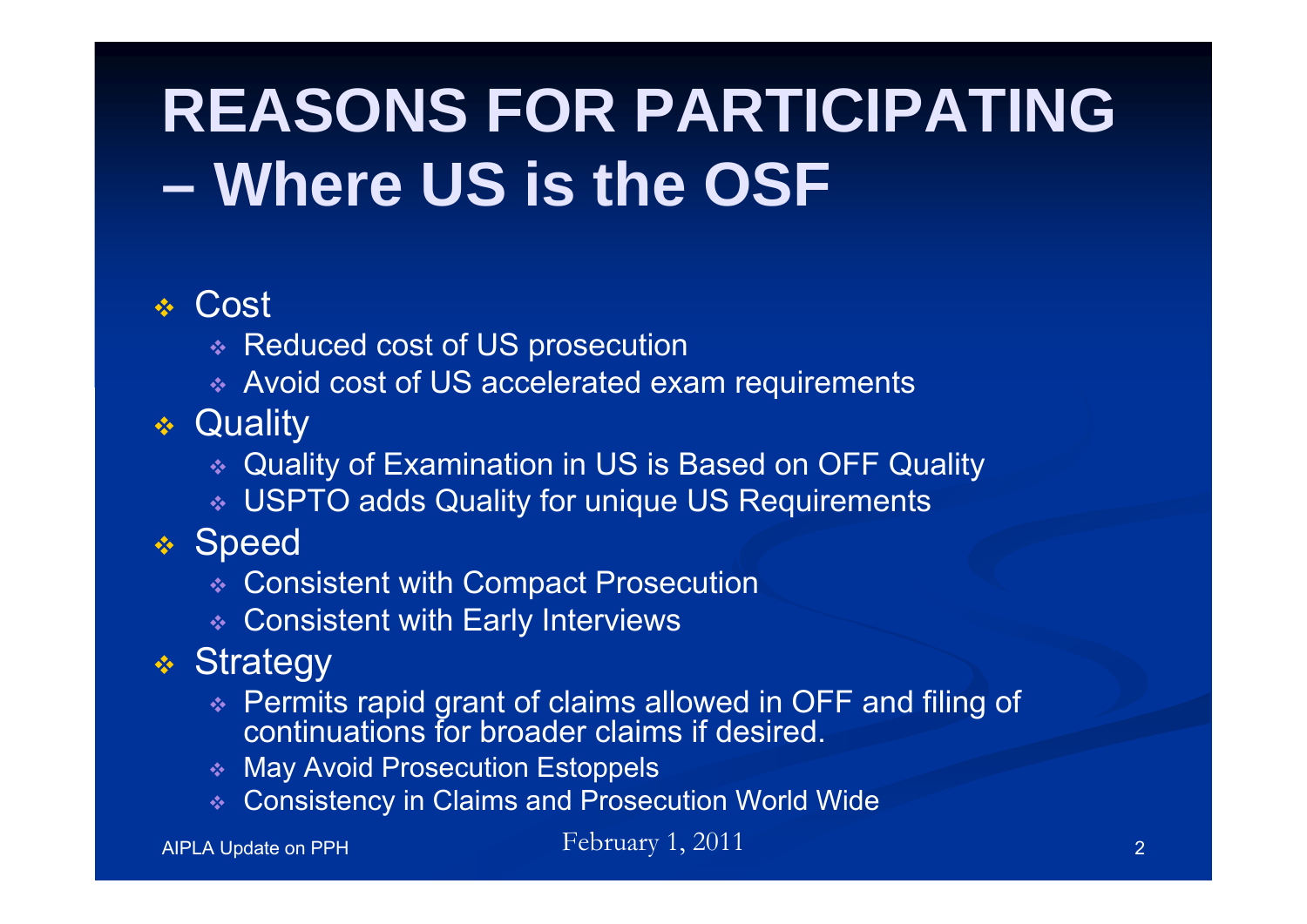## **Advantages to USPTO**

- **◆ Reduction in Pendency**
- **❖ Reduction in Backlog**
- **\* Increase in Worksharing**
- Reduced duplication of search, examination and attorney interaction
- **◆ Reduction in Costs**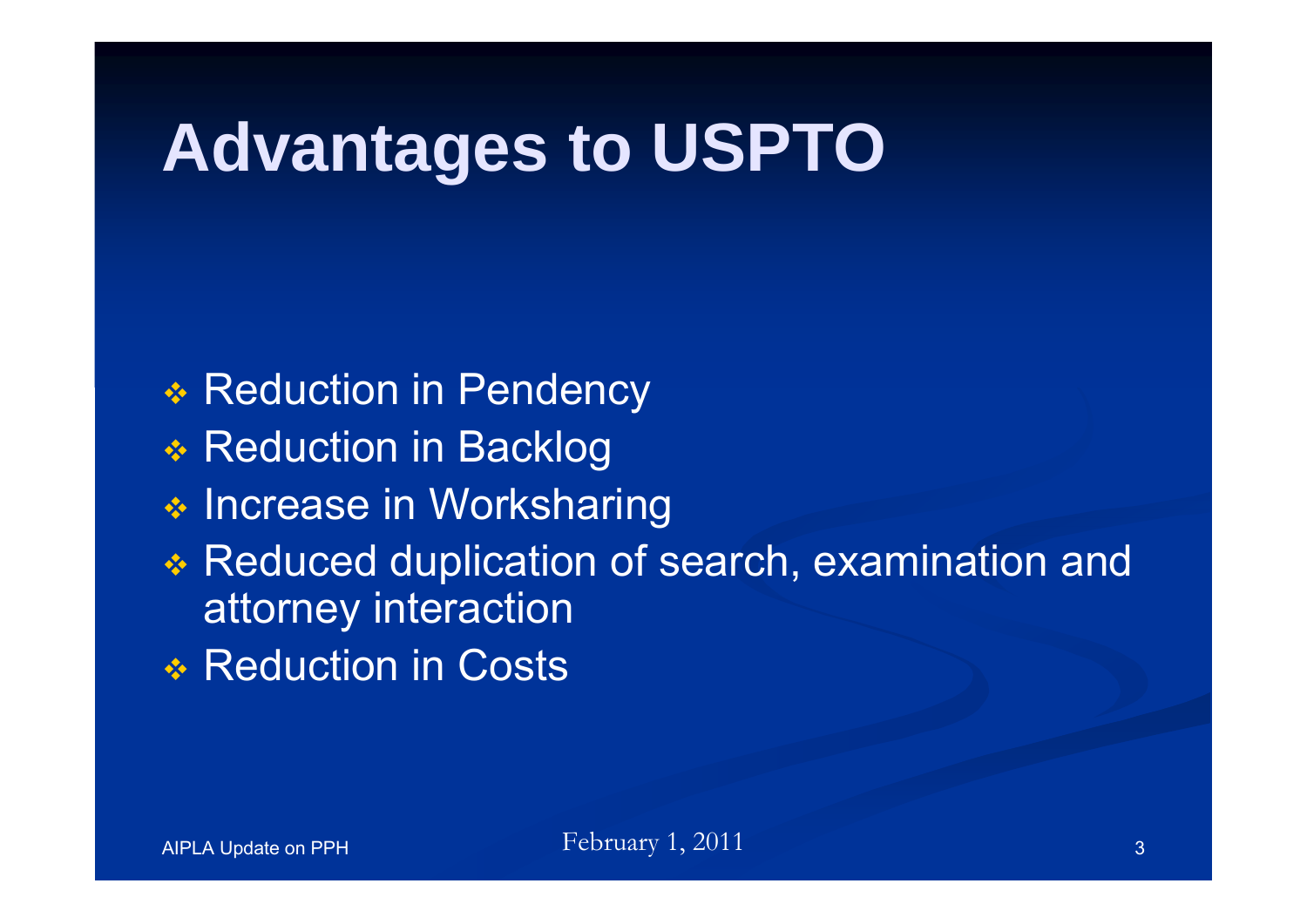**Overall Statistics for Paris Route Patent Prosecution Highway Programs** 

| PPH requests received by the USPTO                                                       |                                                     | 3,837      | Percent $w/$<br><b>First Action</b> |       |       |
|------------------------------------------------------------------------------------------|-----------------------------------------------------|------------|-------------------------------------|-------|-------|
|                                                                                          | Total                                               | 2,879      | 75.03%                              |       |       |
|                                                                                          | <b>First Action Allowance</b>                       | 726        | 25.22%                              |       |       |
|                                                                                          | First Action Quayle                                 | 39         | 1.35%                               |       |       |
| FAs                                                                                      | First Action Rejection*                             | 1,906      | 66.20%                              |       |       |
|                                                                                          | (- art rejections)**                                | 1,668      | 87.51%                              |       |       |
|                                                                                          | - non art rejections)                               | 238        | 12.49%                              |       |       |
|                                                                                          | <b>First Action Restriction</b>                     | 208        | 7.22%                               |       |       |
| PPH requests for accelerated examination rejected<br>for not satisfying PPH requirements |                                                     |            | 169                                 |       |       |
| Average period from request to FA                                                        |                                                     | 187.0 days |                                     |       |       |
|                                                                                          | * First Action Rejections subsequently allowed:     | 850        | out of                              | 1,668 | times |
| ** Art Rejections where U.S. Patent documents used:                                      |                                                     | 1,558      | out of                              | 1,668 | times |
|                                                                                          | Grant Rate (Allowances / Total number of Disposals) | 91.72%     |                                     |       |       |

• Statistics for PPH requests filed in the USPTO under Paris Route PPH programs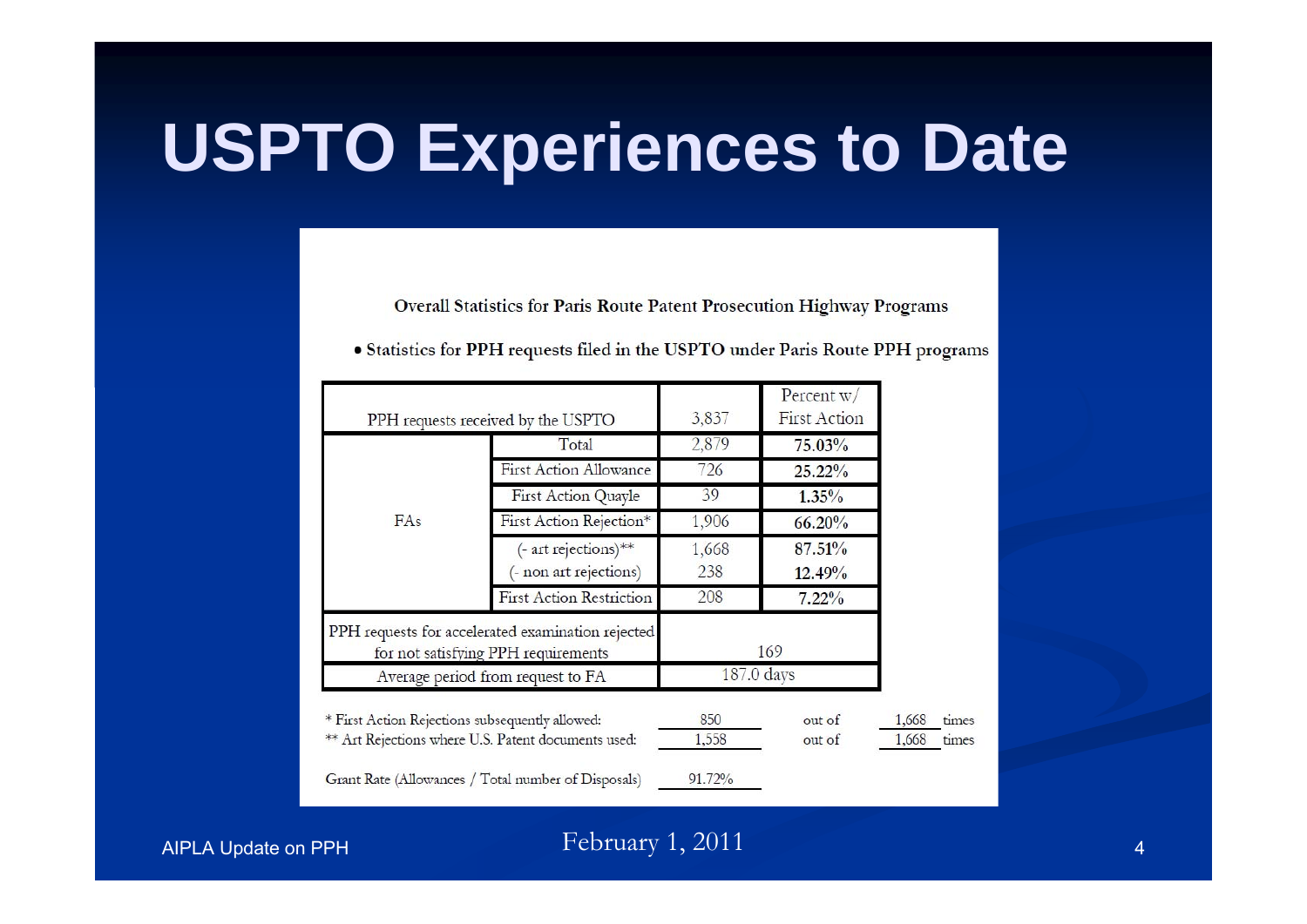**Cumulative Paris Route PPH Applications By TC and Month** 

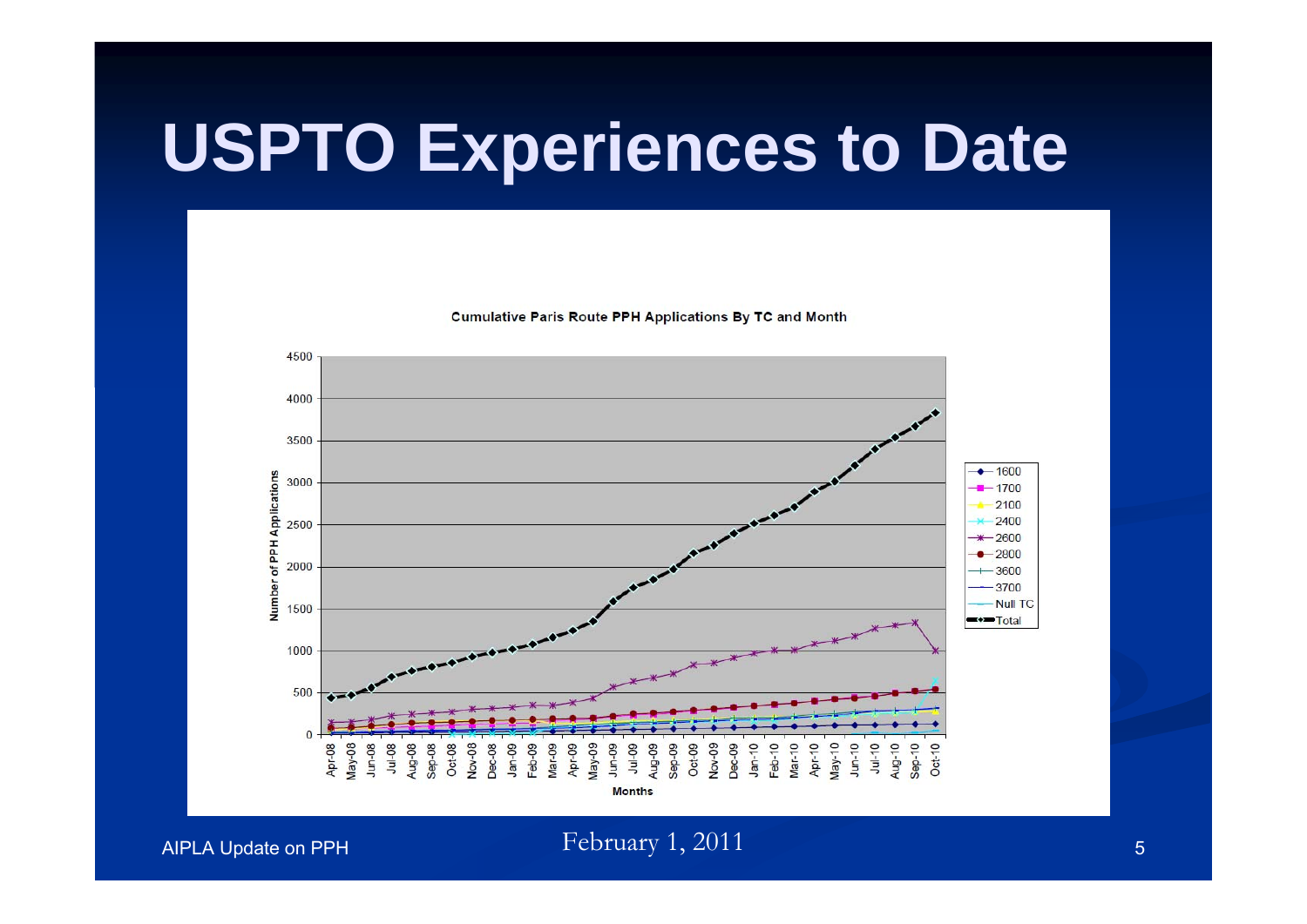Count of New Paris Route PPH Filings by Region and Month

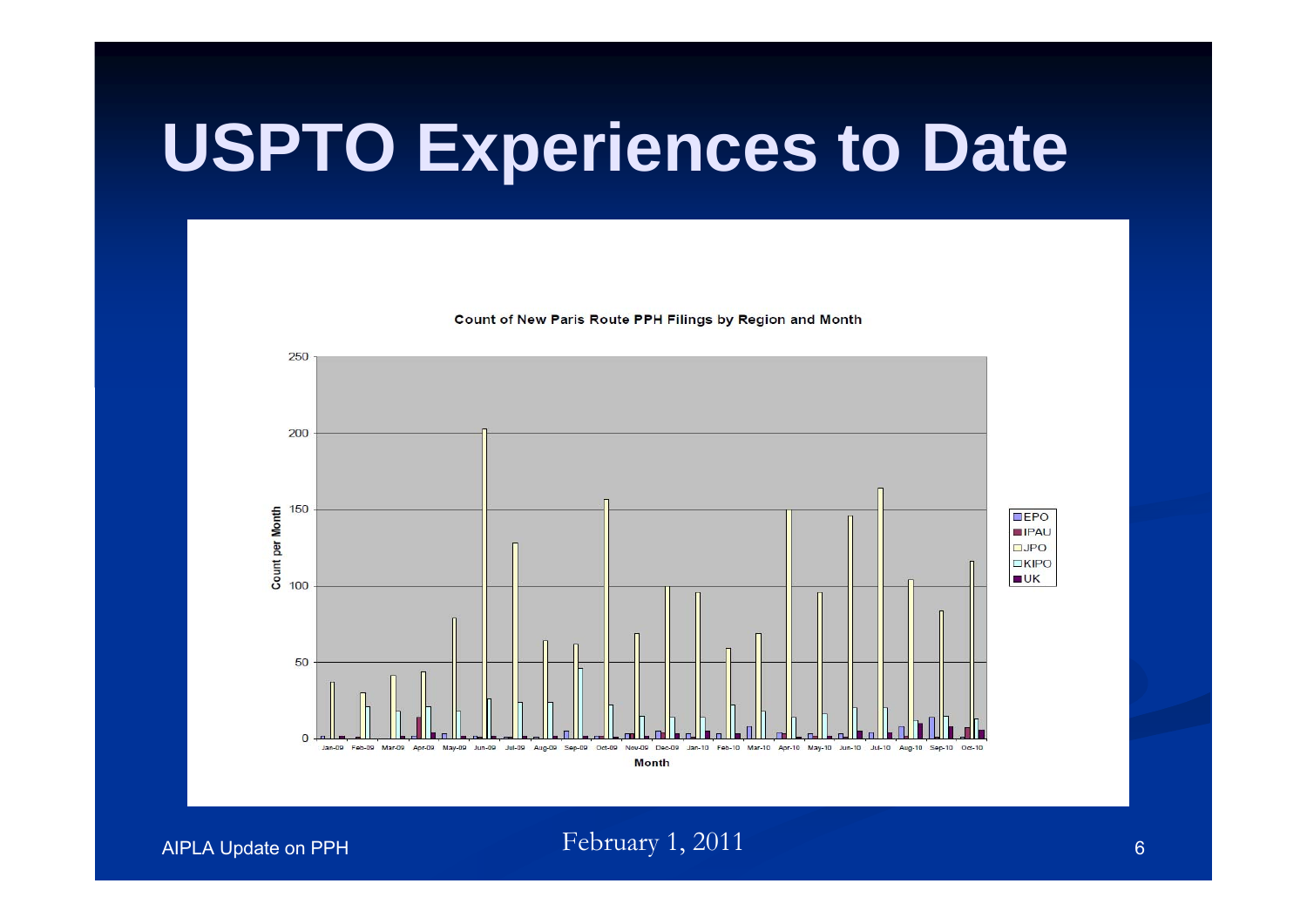Overall Statistics on the PCT-Patent Prosecution Highway Program

|                                                     |                                                                                          |           | Percent $w/$    |    |       |
|-----------------------------------------------------|------------------------------------------------------------------------------------------|-----------|-----------------|----|-------|
| PPH requests received by the USPTO                  |                                                                                          | 518       | First Action    |    |       |
|                                                     | Total                                                                                    | 154       | 29.73%          |    |       |
|                                                     | <b>First Action Allowance</b>                                                            | 34        | 22.08%          |    |       |
|                                                     | First Action Quayle                                                                      | 0         | $0.00\%$        |    |       |
| FAs                                                 | First Action Rejection*                                                                  | 98        | 63.64%          |    |       |
|                                                     | - art rejections)**<br>- non art rejections)                                             | 90<br>8   | 91.84%<br>8.16% |    |       |
|                                                     | <b>First Action Restriction</b>                                                          | 22        | 14.29%          |    |       |
|                                                     | PPH requests for accelerated examination rejected<br>for not satisfying PPH requirements |           | 14              |    |       |
| Average period from request to FA                   |                                                                                          | 86.5 days |                 |    |       |
|                                                     | * First Action Rejections subsequently allowed:                                          | 8         | out of          | 98 | times |
| ** Art Rejections where U.S. Patent documents used: |                                                                                          | 90        | out of          | 90 | times |

Grant Rate (Allowances / Total number of Disposals)

97.73%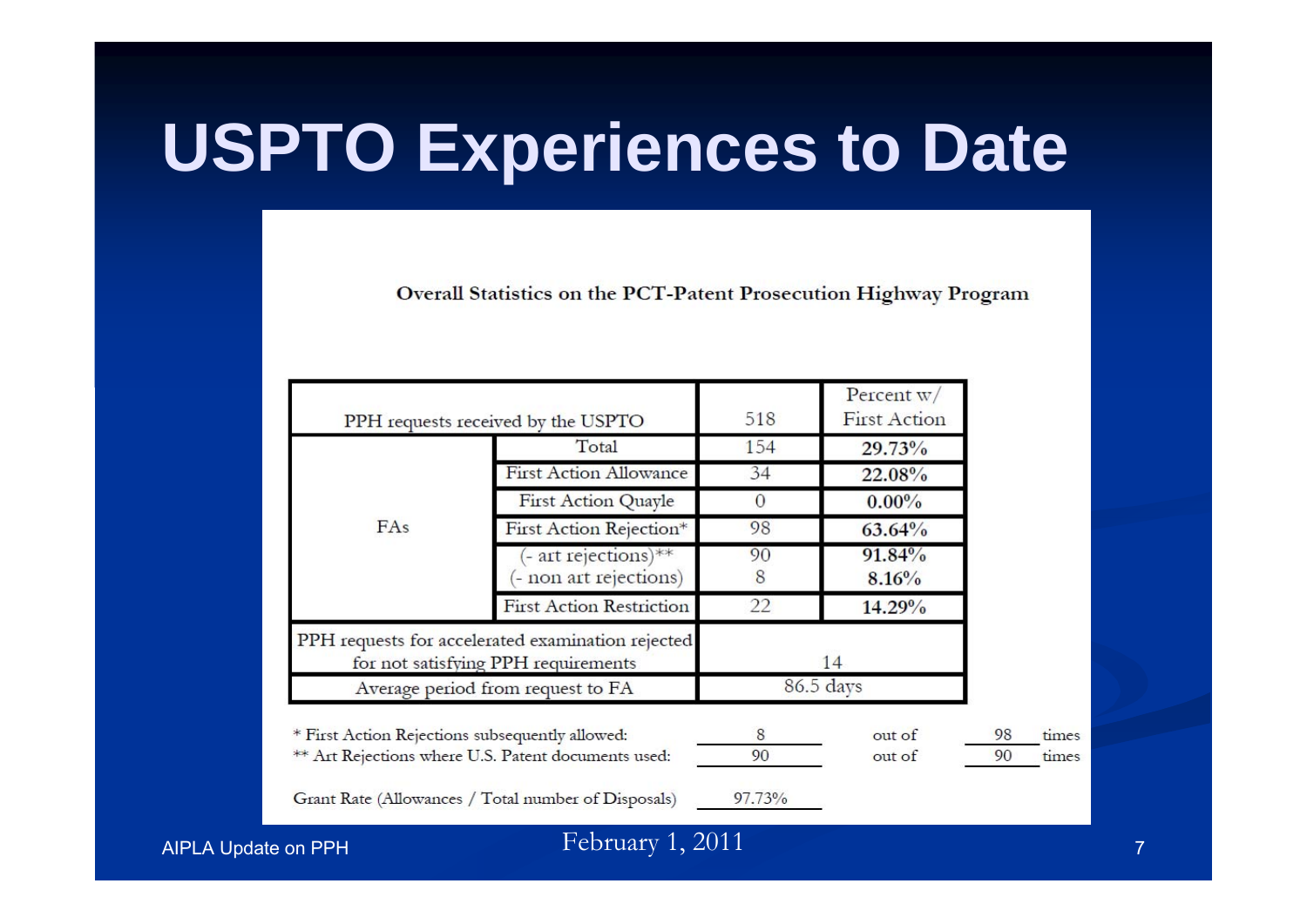

AIPLA Update on PPH February 1, 2011 and the contract of the state of the state of the state of the state of t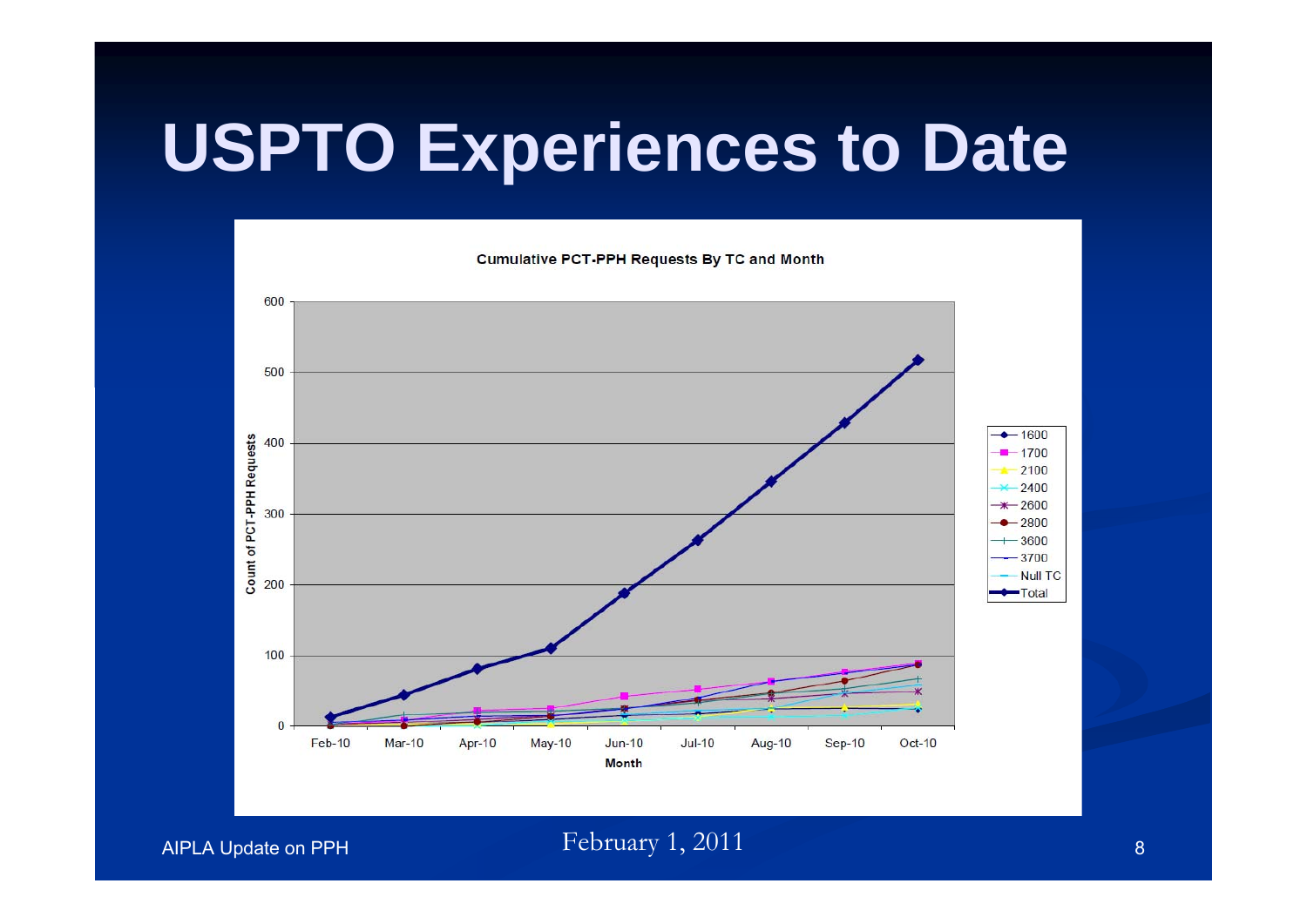Oct-10  $Sep-10$ Aug-10  $Jul-10$ **OKIPO** Month  $JPO$  $Jun-10$  $\square$ EPO  $May-10$ Apr-10 **Mar-10**  $Feb-10$  $\mathbf{0}$  $10$ 20 30 40 50 60 **Count per Month** 

Count of New PCT-PPH Filings by Region and Month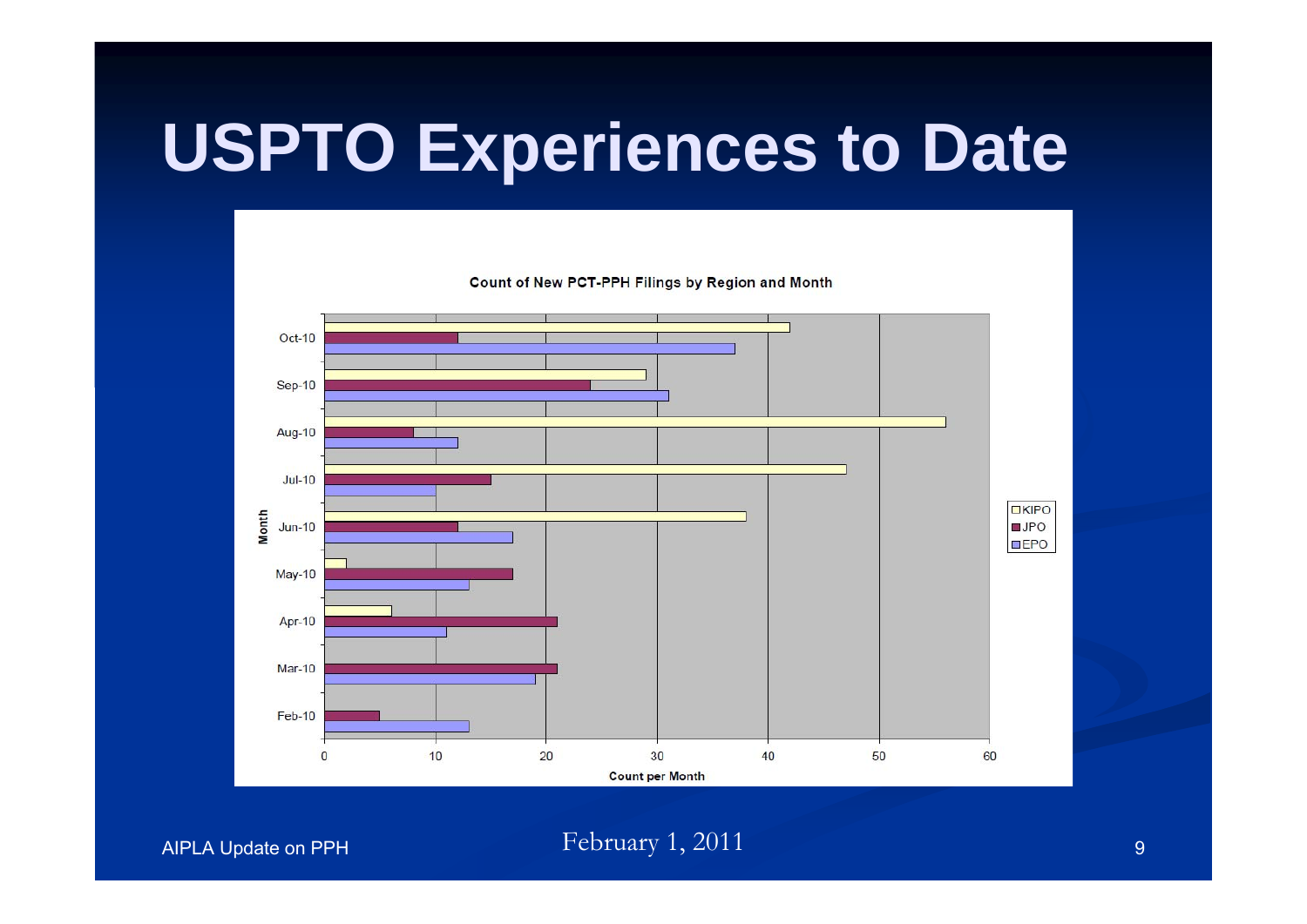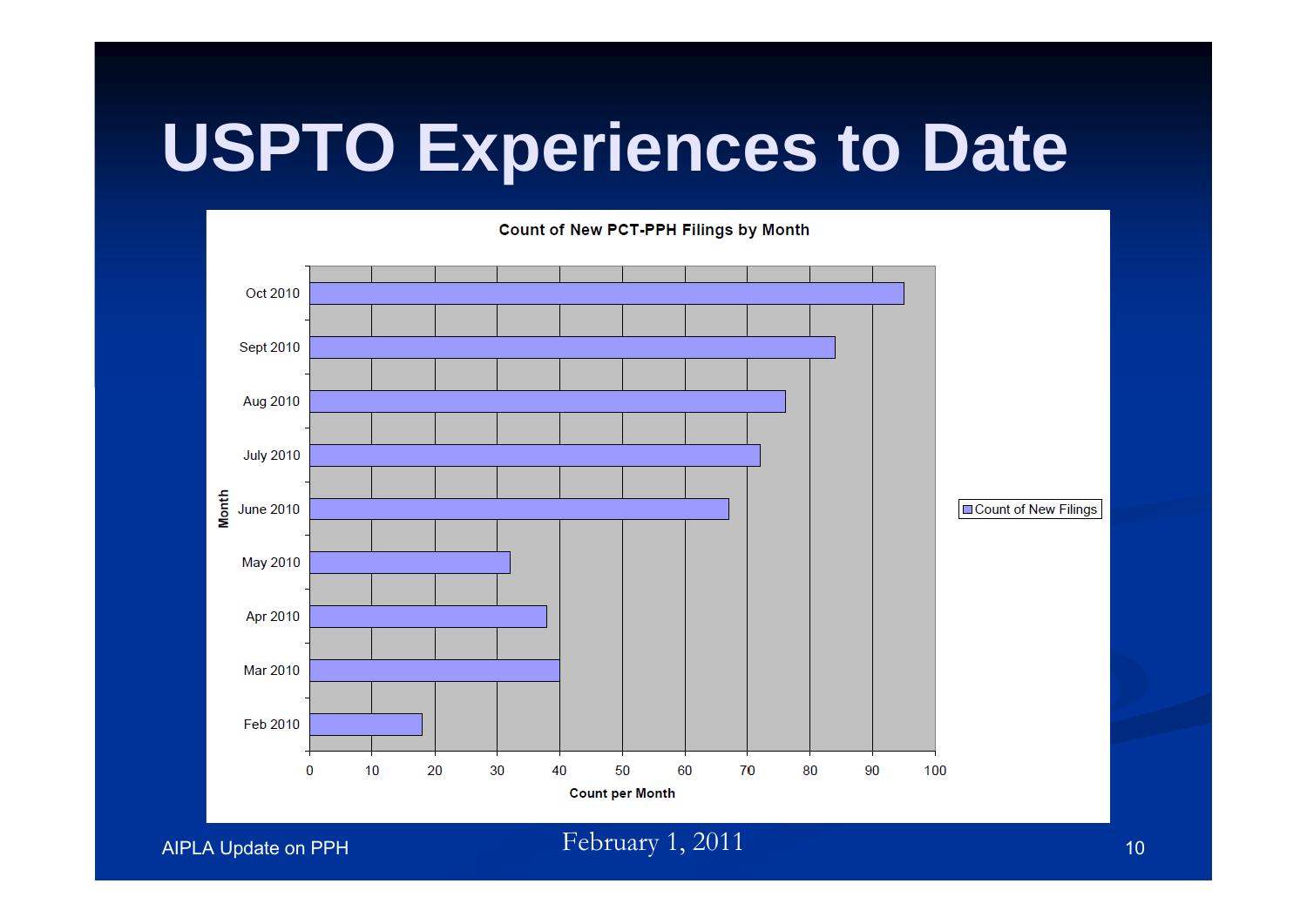#### **Observations from US Experience**

 USPTO Allowance Rates:  $\div$  PPH Cases – 91% PCT-PPH Cases – 94% Non-PPH Cases – 44% USPTO Actions Per Disposal Paris-PPH Cases – **1.88** (Δ=.42) PCT-PPH Cases – **1.17** (Δ=1.13) Non-PPH Cases – 2.3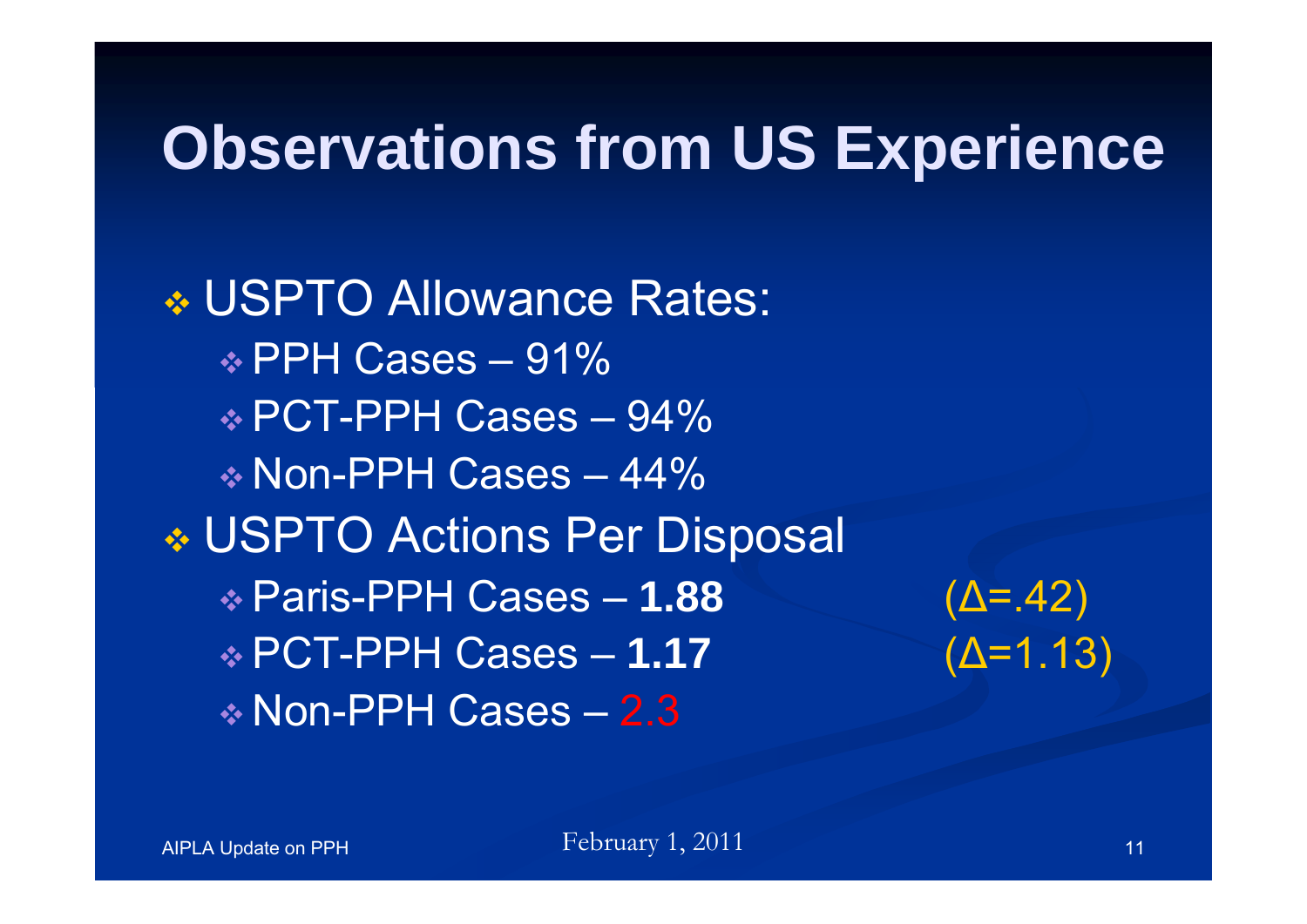## **AIPLA 2009 Economic Survey**

#### **INTRODUCTION**

The AIPLA Economic Survey, developed and directed by the Law Practice Management Committee of the American Intellectual Property Law Association (AIPLA), reports the annual incomes and related professional and demographic characteristics of intellectual property (IP) law attorneys and associated patent agents. Conducted every other year by AIPLA, this survey also examines the economic aspects of intellectual property law practice, including individual billing rates and typical charges for representative IP law services. All AIPLA members were invited to participate.

The Law Practice Management Committee took an active role in reviewing the Economic Survey with a goal of improving the usefulness and value of the data that are collected and analyzed.

#### **DATA COLLECTION**

An e-mail invitation to participate was sent to 15,395 AIPLA members and non-members. The e-mail included a direct link to the Web-based questionnaire. The initial e-mail was followed up by several email reminders. An additional 663 questionnaires were mailed to members with no e-mail address.

A total of 3,221 individuals responded by completing some or all of the questionnaire, yielding a 20.9% response rate. This was slightly higher than the 2007 response rate. In 2005, there were only 1,558 responses when the survey was e-mailed as an Excel spreadsheet and also sent via US mail in a hard copy version.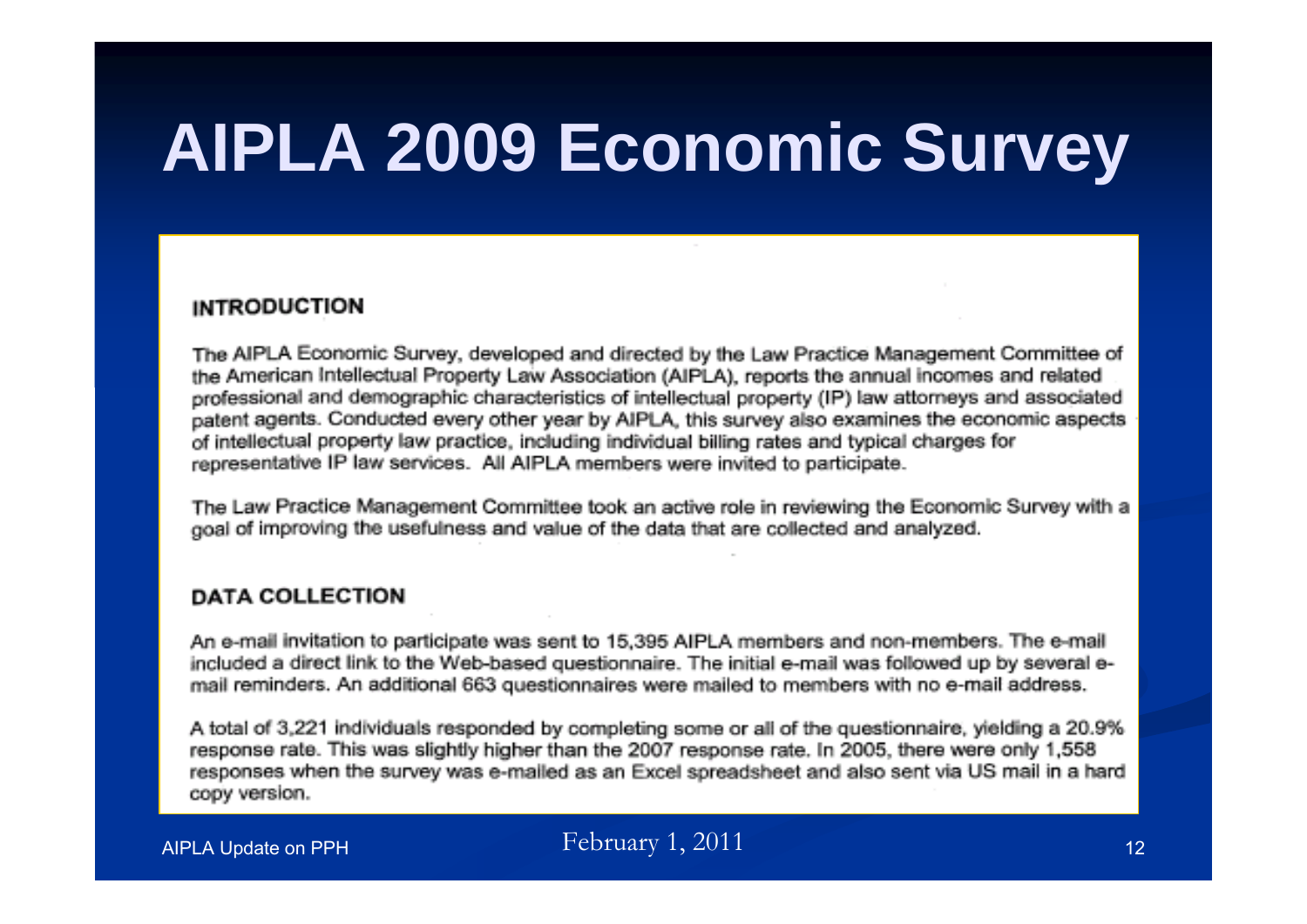### **Cost of Action per Disposal: AIPLA 2009 Economic Survey**

#### TYPICAL CHARGES AND COSTS FOR US UTILITY PATENTS (P. I-110 to I-114 & I-116 to I-120, Q37a-Q37I, Q37n)

Original Non-Provisional (Prep/File)

**Provisional Patent App** Original App - Biotech/Chemical (Prep/File) Original App - Electrical/Computer (Prep/File) Original App - Mechanical (Prep/File) App Amend/Argue Minimal Complexity App Amend/Argue Biotech/Chemical App Amend/Arque Electrical/Computer App Amend/Argue Mechanical Appeal to Board - No Oral Argument Appeal to Board - With Oral Argument **Issue Allowed Application** All Post-Allowance Activ **Maintenance Fee** \$0K

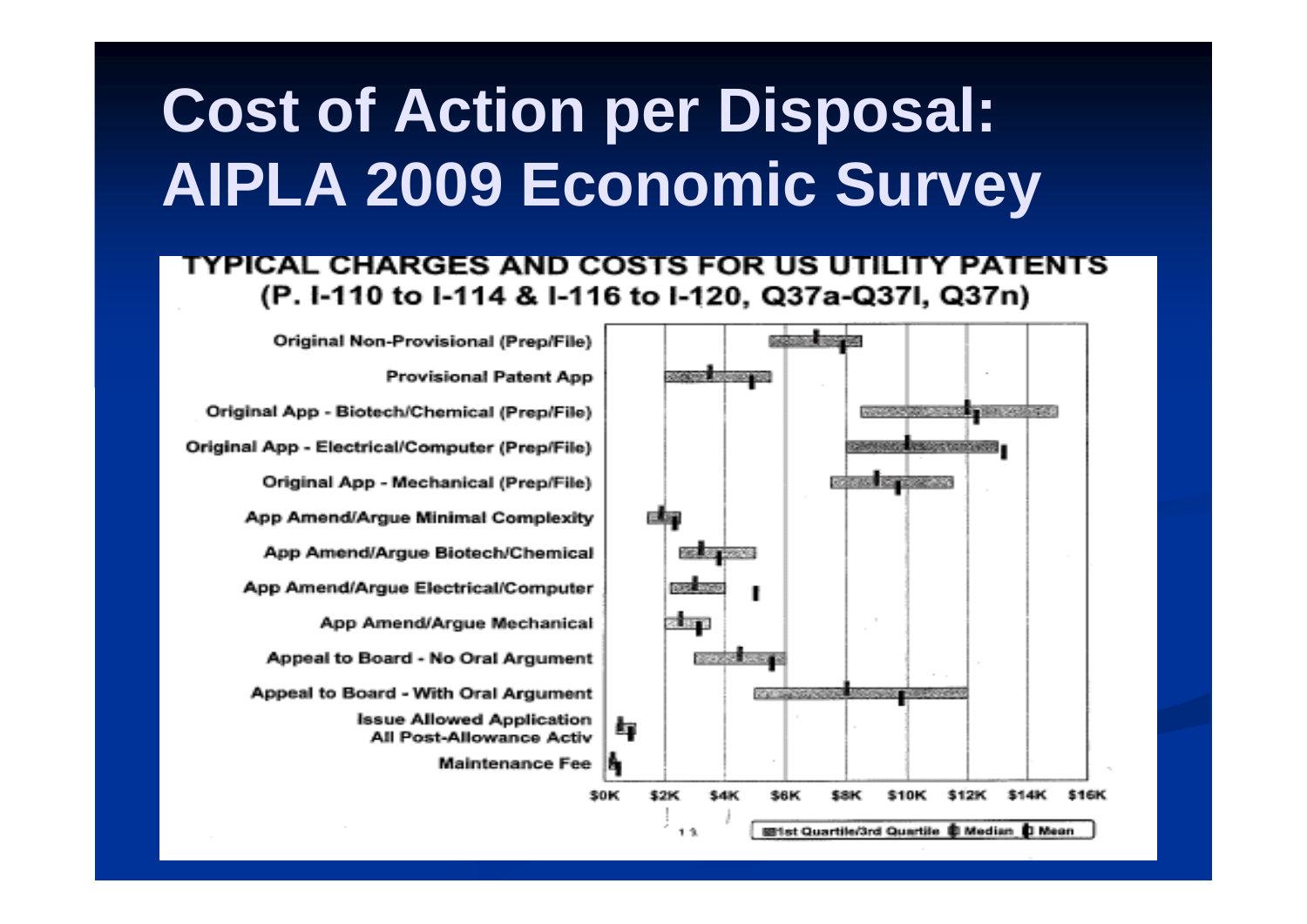## **Cost of Action per Disposal: AIPLA 2009 Economic Survey**

Patent application amendment/argument of minimal complexity (Preparation and Filing) by Firm Type (Q37f)

|                       | Total   | 15<br>Atomeys | 875<br>Altomays | 76 or more<br>Altomoya | ÁÍ<br>Corporate |
|-----------------------|---------|---------------|-----------------|------------------------|-----------------|
| Number of Respondents | 1,156   | 243           | 503             | 157                    | $232\,$         |
| Mean (Average)        | \$2,322 | \$2,201       | \$2,196         | \$2,636                | 82,476          |
| First Quartile 25%    | 制部      | \$1,000       | \$1,300         | \$1,800                | \$1,500         |
| Median (Midpoint)     | \$1,850 | \$1,500       | \$1,800         | \$2,400                | \$2,000         |
| Third Quartile 75%    | \$2,500 | \$2,000       |                 | $\$3,000$              | \$2,500         |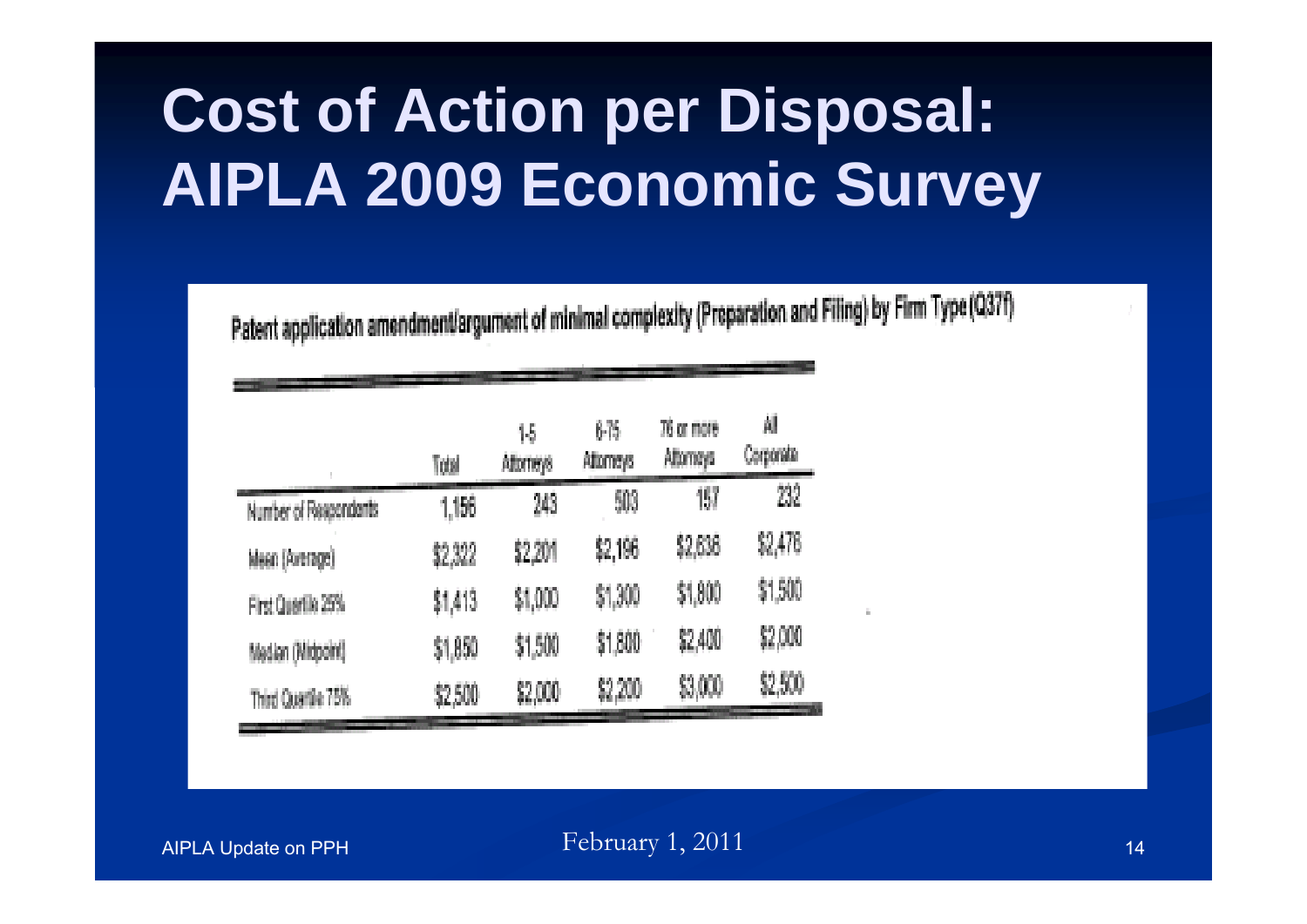#### **Observations from US Experience**

#### Cost Savings at \$2,322 per Action Paris-PPH Cases - \$975 PCT-PPH Cases - \$2624

 Does not include client overhead savings or local law firm fee savings for response to Action

#### Cost adjustments No USPTO fees Fees/Costs for requesting PPH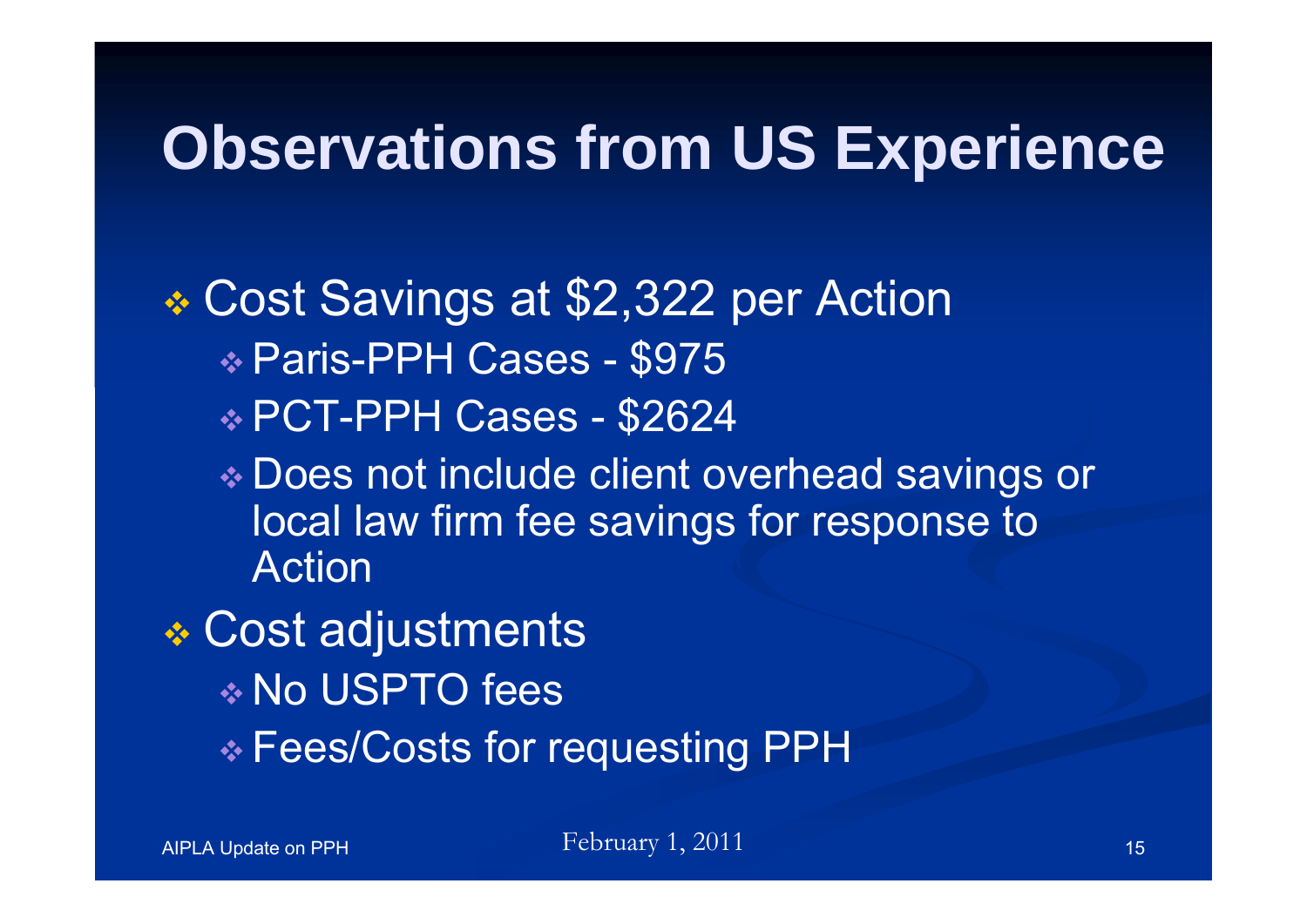#### **Observations from US Experience**

 PPH/PCT filings are rapidly increasing Quality of Search and Examination is based on OFF competence where USPTO is OSF

 Users filing into the USPTO as OSF can save approx. \$1000 - \$3,000 per application in prosecution costs SME's who need rapid patent grants can obtain rights quickly and at lower cost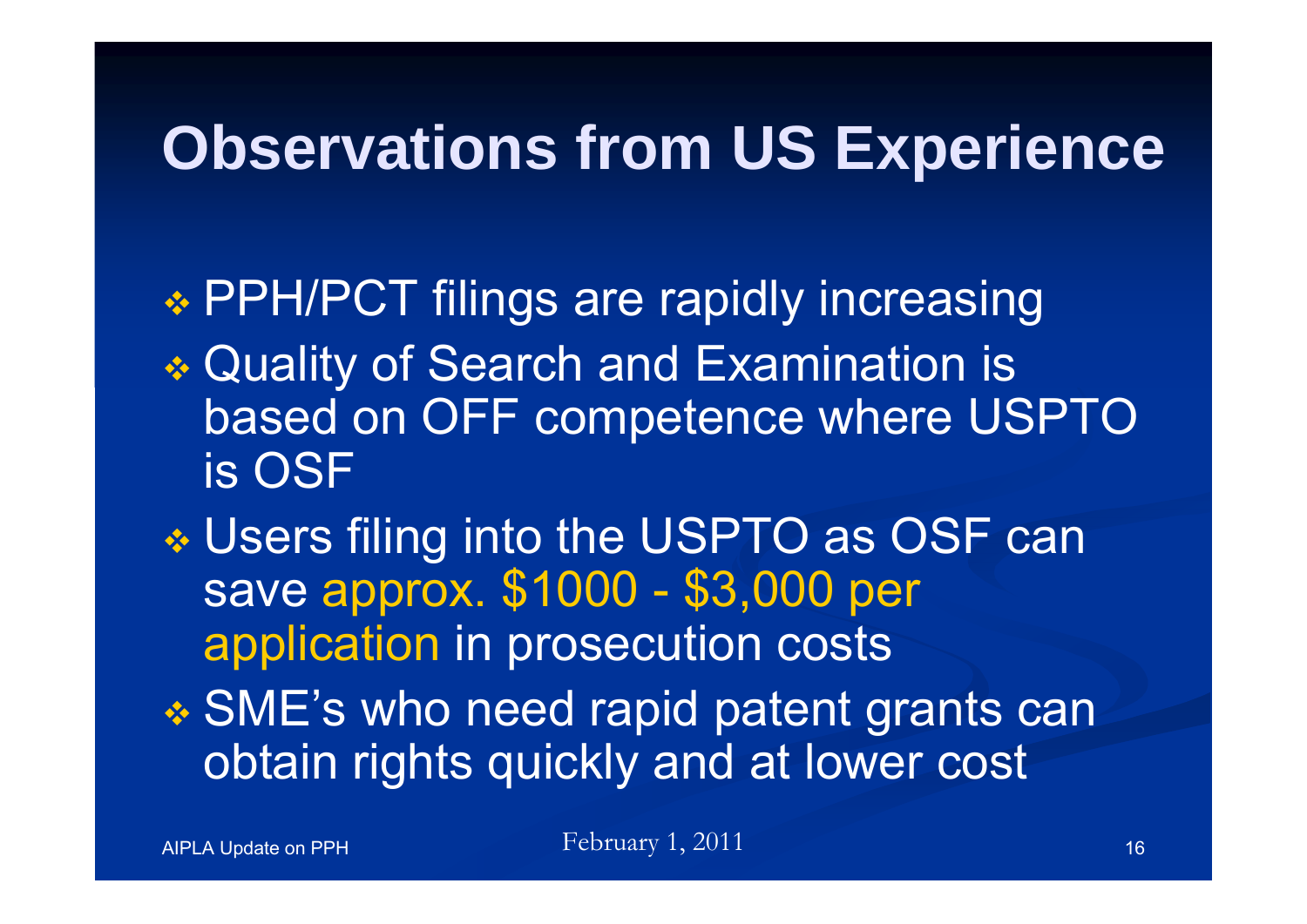#### **CONCLUSIONS: Success of PPH is Growing**

❖ PPH/US Program has been attractive using the **Paris** route (>4,000 to date), particularly where OFF is the JPO (2911) and KIPO (547)

Months from PPH/Paris request to First OA: 4.0-10.0

 PPH/US Program has been popular using the PCT route (>500 since 1.28.10), particularly where from the EPO (163), KIPO (220) and JPO (135) Months from PPH/PCT request to First OA: 1.5 to 5.0 ❖ Significant Cost Savings for Large <u>and</u> Small Users Quality is high, based on JPO/EPO as OFF